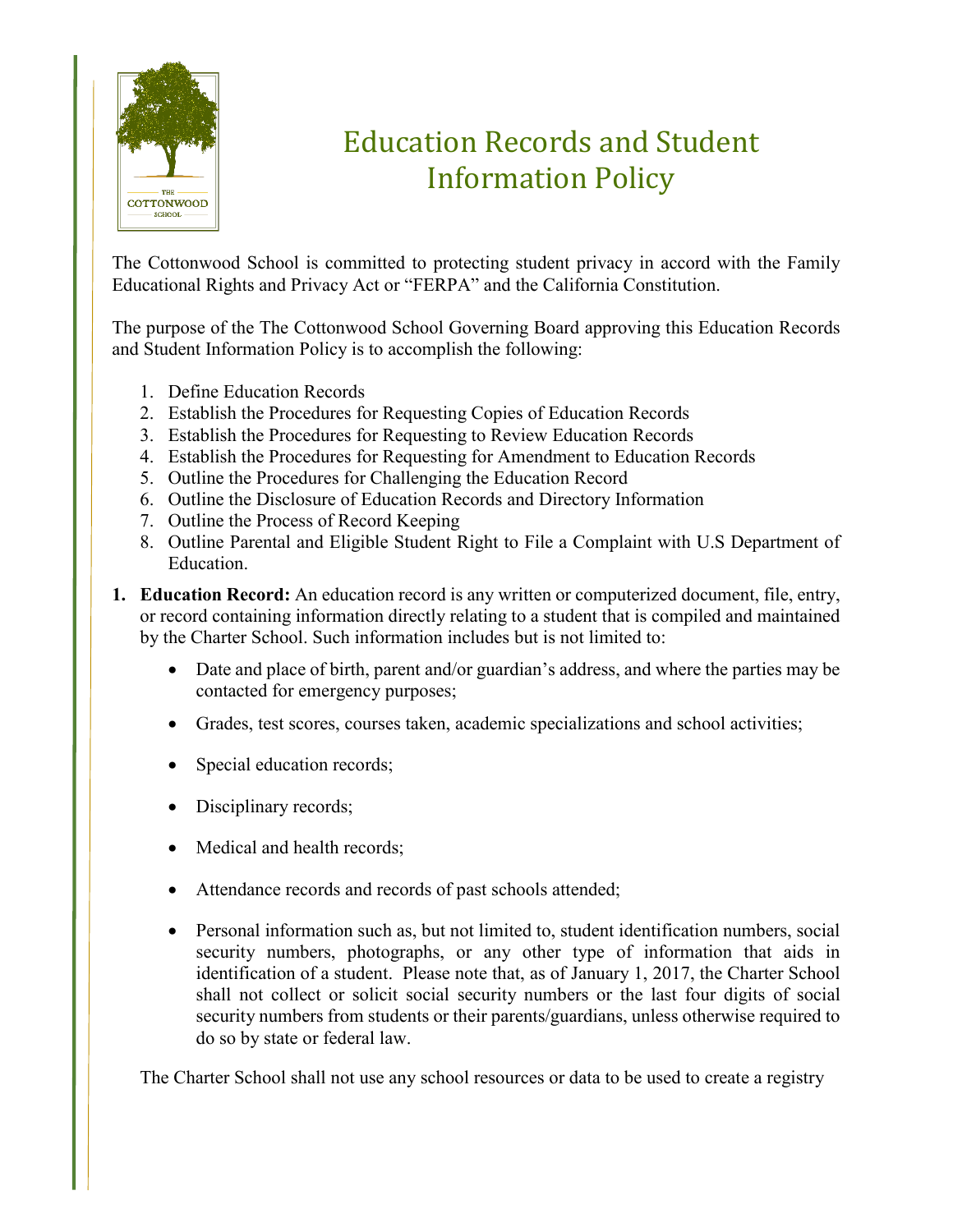based on race, gender, sexual orientation, religion, ethnicity or national origin.

An education record does not include any of the following:

- Records that are kept in the sole possession of the maker, are used only as a personal memory aid, and are not accessible or revealed to another person except a temporary substitute for the maker of the record;
- Records maintained by a law enforcement unit of the Charter School that were created by that law enforcement unit for the purpose of law enforcement;
- Records relating to a Charter School employee that are made and maintained in the normal course of business, relate exclusively to the individual in that individual's capacity as an employee; and are not available for use for any other purpose;
- Records on a student who is 18 years of age or older, or is attending an institution of postsecondary education, that are: a) made or maintained by a physician, psychiatrist, psychologist, or other recognized professional or paraprofessional acting in his or her professional capacity or assisting in a paraprofessional capacity; b) made, maintained, or used only in connection with treatment of the student; and c) disclosed only to individuals providing the treatment. For the purpose of this definition, "treatment" does not include remedial educational activities or activates that are part of the program of instruction at the Charter School.
- Records that only contain information about an individual after he or she is no longer a student at the Charter School.
- Grades on peer-graded papers before they are collected and recorded by a teacher.

Parents and eligible students that they have the right to:

- Inspect and review the student's education records;
- Seek amendment of the student's education records that the parent or eligible student believes to be inaccurate, misleading or otherwise in violation of the student's privacy rights;
- Consent to disclosures of personally identifiable information contained in the student's education records, except to the extent that FERPA and the Code of Federal Regulations authorize disclosure without consent;
- File with the Department of Education a complaint concerning alleged failures by the Charter School to comply with the requirements of FERPA and its promulgated regulations.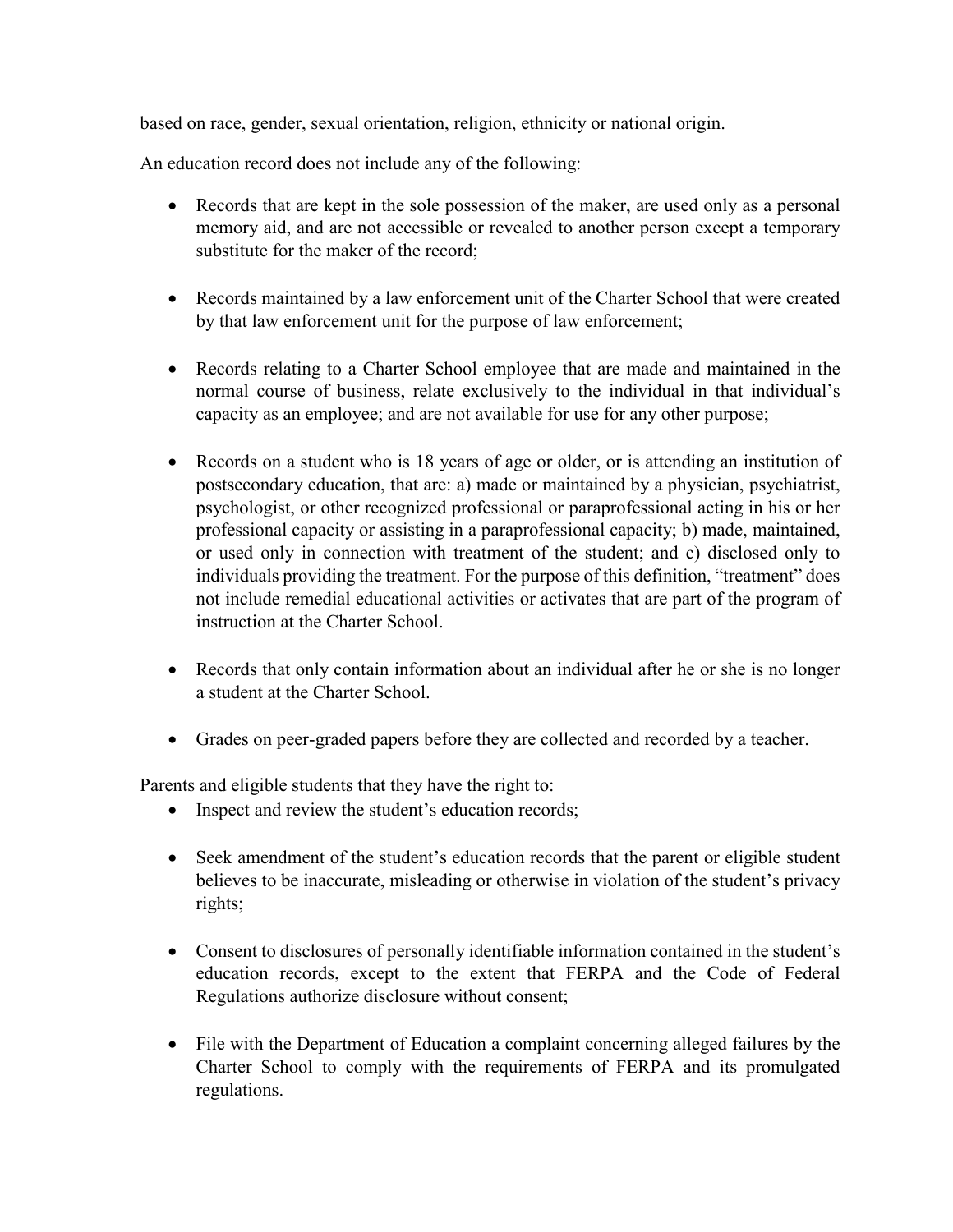- Request that the Charter School not release student names, addresses and telephone listings to military recruiters or institutions of higher education without prior written parental consent.
- **2. Requesting to Review Education Records:** Parents and eligible students have the right to review the student's education records. In order to do so, parents and eligible students shall submit a request to review education records in writing to the Director of Records Within fortyfive (45) days, the Charter School shall comply with the request.

If circumstances effectively prevent the parent or eligible student from exercising the right to inspect and review the education records, the Charter School will provide the parent or eligible student with a copy of the requested records or make other arrangements for inspection and review of the requested records.

- **3. Requesting Copies of Education Records:** The Charter School will provide copies of requested documents within ten (10) days of a request for copies. The Charter School will charge reasonable fees for copies it provides to parents or eligible students, unless it effectively prevents a parent or eligible student from exercising the right to inspect and review the education records. The charge will not include a fee to search for or to retrieve the education records.
- **4.** Requesting for Amendment to Education Records: If upon review, a parent or eligible student discovers any information or notation that is factually inaccurate, misleading or in violation of the student's right of privacy, he or she may request, in writing, that the Charter School amend the record. The request must be submitted within thirty (30) days of the discovery of the inaccurate or misleading information or a violation of the student's right of privacy. The Charter School will respond within ten (10) days of the receipt of the request to amend. The Charter School's response will be in writing and if the request for amendment is denied, the Charter School will set forth the reason for the denial and inform the parent or eligible student of his or her right to a hearing challenging the content of the education record.
- **5. Challenging the Education Record:** If the Charter School denies a parent or eligible student's request to amend an education record, the parent or eligible student may request in writing that he/she be given the opportunity for a hearing to challenge the content of the student's education records on the grounds that the information contained in the education records is inaccurate, misleading or in violation of the privacy rights of the student.

The hearing to challenge the education record shall be held within thirty (30) days of the date of the request for a hearing, notice of the date, time and place of the hearing will be sent by the Charter School to the parent or eligible student no later than twenty (20) days before the hearing.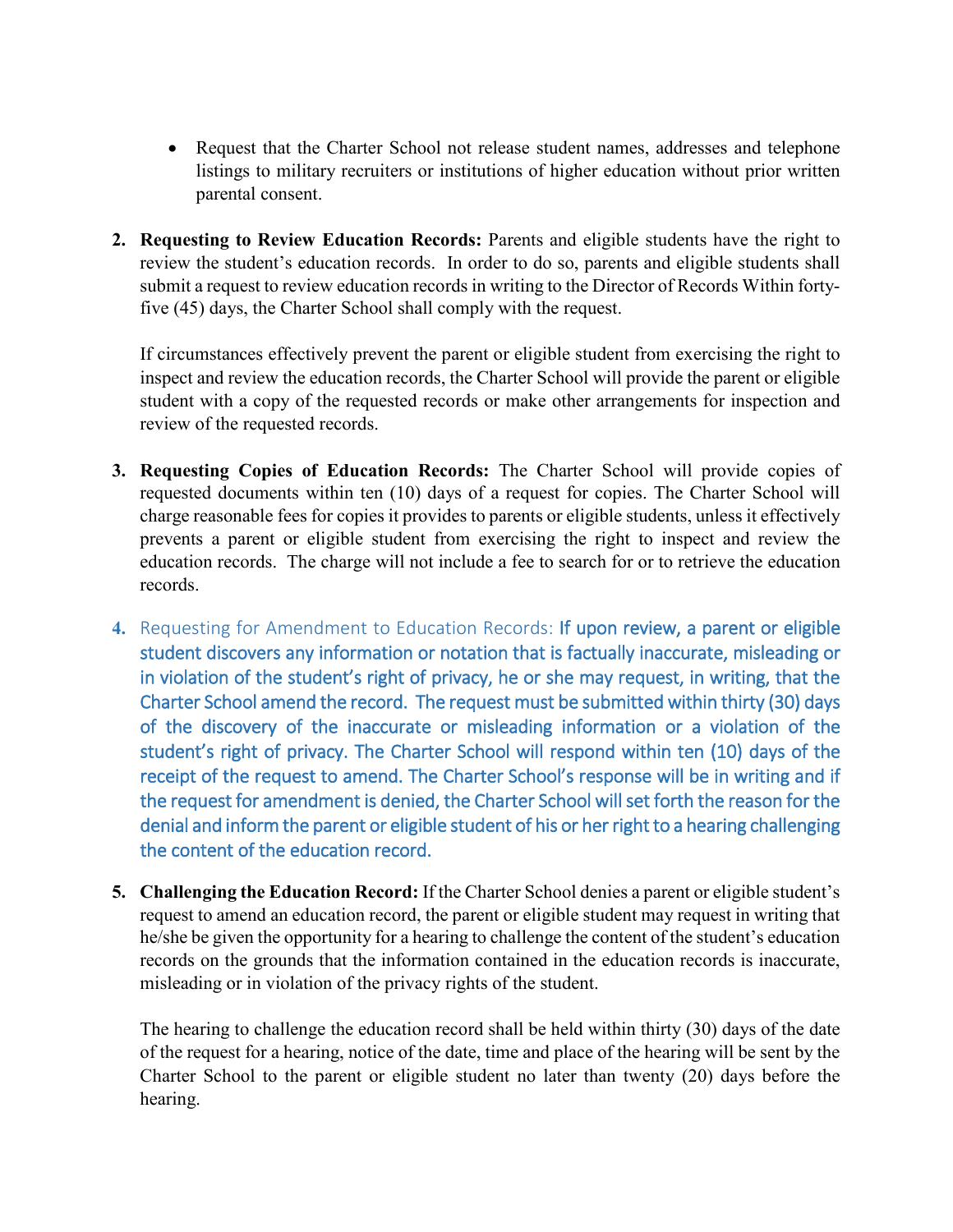The hearing will be conducted by the Dean of Academics. The parent or eligible student will be given a full and fair opportunity to present evidence relevant to the issues relating to the challenge to the education record. The parent or eligible student may also, at his/her own expense, be assisted or represented by one or more individuals of his/her choice, including an attorney. The Dean of Academic's decision will be based solely on the evidence presented at the hearing. Within thirty 30 days of the conclusion of the hearing, the Charter School's decision regarding the challenge will be made in writing and will include a summary of the evidence and the reasons for the decision.

If, as a result of the hearing, the Charter School decides that the information is inaccurate, misleading or otherwise in violation of the privacy rights of the student, it will amend the record accordingly and inform the parent or eligible student of the amendment in writing.

If, as a result of the hearing, the Charter School decides that the information in the education record is not inaccurate, misleading or otherwise in violation of the privacy rights of the student, it shall inform the parent or eligible student of the right to place a statement in the record commenting on the contested information in the record or stating why he/she disagrees with the decision of the Charter School, or both. If the Charter School places a statement by the parent or eligible student in the education records of a student, it will maintain the statement with the contested part of the record for as long as the record is maintained and disclose the statement whenever it discloses the portion of the record to which the statement relates.

**6. Disclosure of Education Records and Directory Information:** With the exceptions listed below, the Charter School will not release educational records to any person or entity outside the Charter School without the written consent of a parent or eligible student. The written permission must specify the records that may be disclosed, the purpose of the disclosure and the party or class of parties to whom the disclosure may be made. When disclosure is made pursuant to written permission, the parent or eligible student may request a copy of the disclosed records. Signed and dated written consent may include a record and signature in electronic form if it identifies and authenticates a particular person as the source of the electronic consent and indicates such person's approval of the information contained in the electronic consent. The Charter School shall permanently keep the consent notice with the record file. A parent, guardian or eligible student is not required to sign the consent form. If the parent, guardian or eligible student refuses to provide written consent for the release of student information that is not otherwise subject to release, the Charter School shall not release the information.

The Charter School shall avoid the disclosure of information that might indicate a student's or family's citizenship or immigration status if the disclosure is not authorized by FERPA. No student information shall be disclosed to immigration authorities for immigration-enforcement purposes without a court order or judicial subpoena. Immigration-enforcement agencies do not have a legitimate educational interest in a student's or family's citizenship or immigration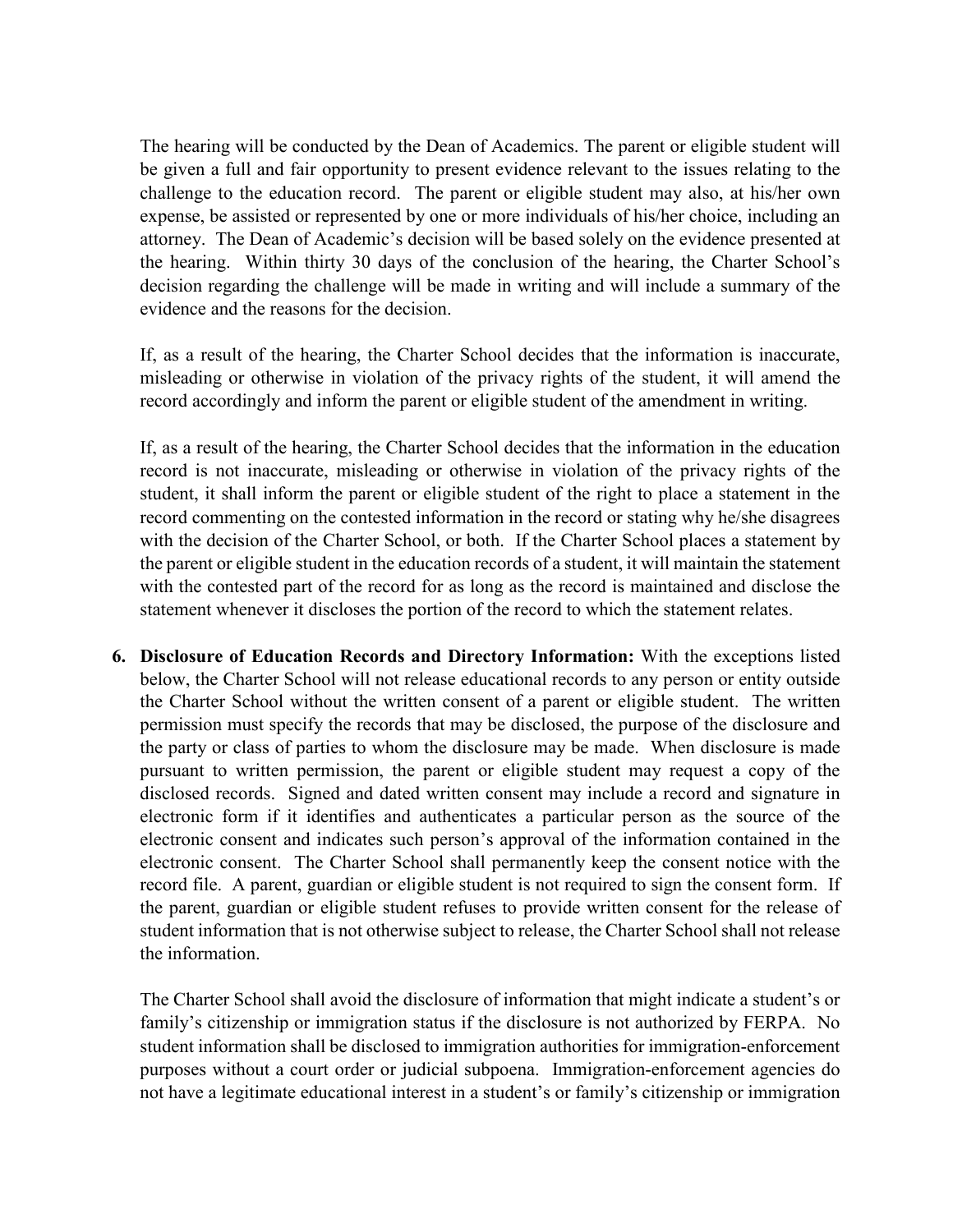status. A student's or family's citizenship or immigration status is not considered to be directory information.

Except for investigations of child abuse, child neglect, or child dependency, or when the subpoena served on the Charter School prohibits disclosure, the Charter School shall provide parental or guardian notification of any court orders, warrants, or subpoenas before responding to such requests.

The Charter School will only disclose personally identifiable information on the condition that the receiving party not disclose the information to any party without the prior consent of the parent or eligible student and that the receiving party use it for the purposes for which the disclosure was made. This restriction does not apply to disclosures that fall within the disclosure exceptions listed below and the Charter School maintains the appropriate records, as described below. Except for disclosures pursuant to a judicial order or lawfully issued subpoena, of directory information or to parents or eligible students, the Charter School will inform a receiving party of the requirement that the party not disclose the information to any other party without the prior writing consent of the parent or eligible student and that the receiving party use it for the purpose for which the disclosure was made.

If the Charter School receives an information request related to a student's or family's immigration or citizenship status, the Charter School personnel shall take the following action steps:

- Notify the Executive Director or Deputy Executive Director about the information request;
- Provide students and families with appropriate notice and a description for the immigration officer's request;
- Document any verbal or written request for information by immigration authorities;
- Unless prohibited, provide students and parents/guardians with any documents issued by the immigration-enforcement officer.

The Charter School will train its personnel regarding gathering and handling sensitive student information as identified in this policy.

The Charter School will disclose education records, without consent, to the following parties:

- Charter School employees who have a legitimate educational interest as defined by 34 C.F.R. Part 99;
- Contractors, consultants, volunteers or other parties to whom the Charter School has outsourced institutional services or functions may be considered a Charter School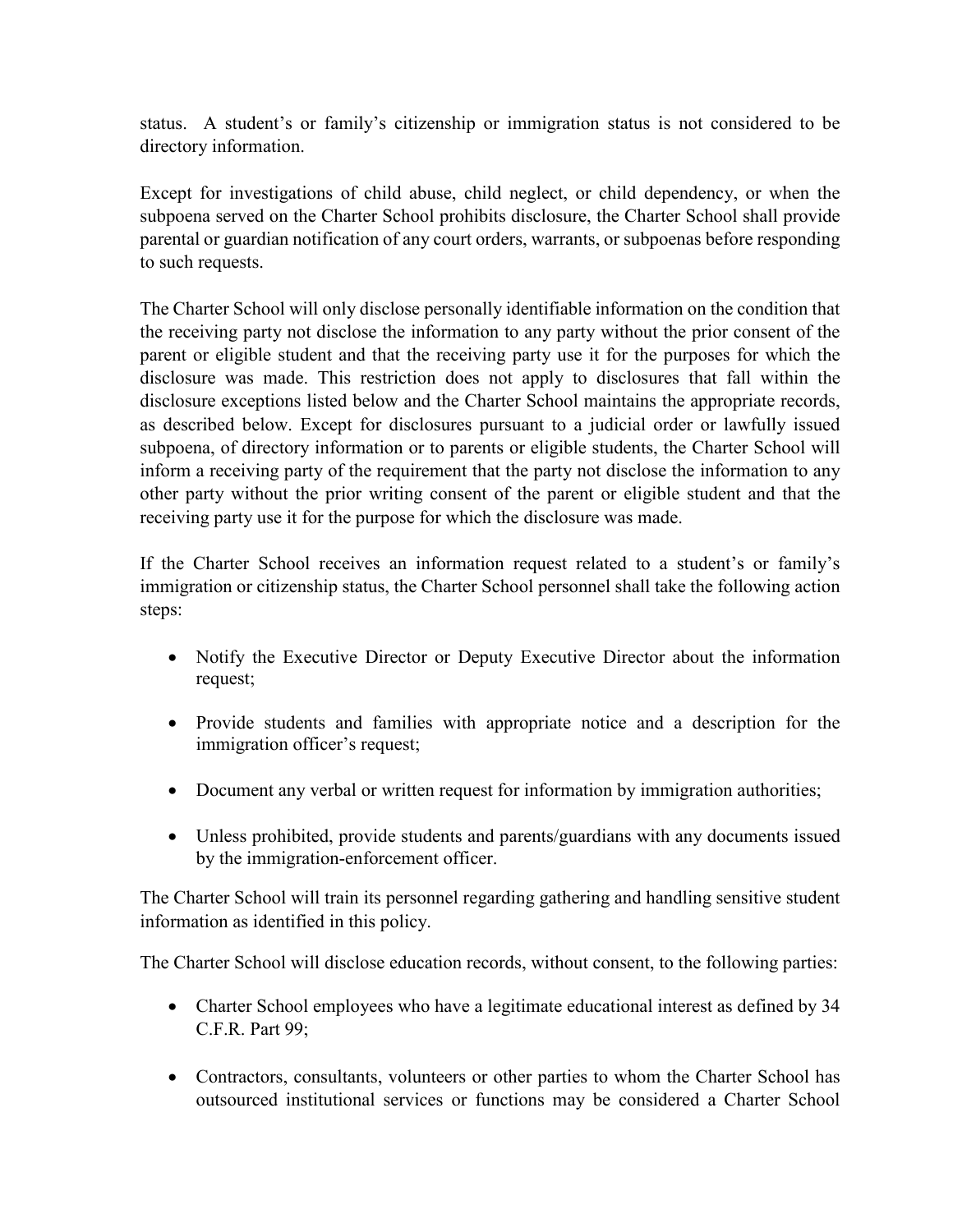official provided that the outside party performs an institutional service or function for which the Charter School would otherwise use employees, is under the direct control of the Charter School with respect to the use and maintenance of records, and is subject to the requirements of 34 C.F.R. § 99.33(a) governing the use and redisclosure of personally identifiable information;

- Other schools to which a student seeks or intends to enroll;
- Certain government officials listed in 20 U.S.C.  $\S$  1232g(b)(1) in order to carry out lawful functions;
- Appropriate parties in connection a student's application for, or receipt of, financial aid to a student if it is necessary to determine eligibility, amount of aid, conditions for aid or enforcing the terms and conditions of the aid;
- Organizations conducting certain studies for the Charter School in accordance with 20 U.S.C. § 1232g(b)(1)(F);
- Accrediting organizations in order to carry out their accrediting functions;
- Parents of a dependent student as defined in section [152 of the Internal Revenue Code](http://www.lexis.com/research/buttonTFLink?_m=6abc13686deebc8da5c10abc89f02b9d&_xfercite=%3ccite%20cc%3d%22USA%22%3e%3c%21%5bCDATA%5b34%20CFR%2099.31%5d%5d%3e%3c%2fcite%3e&_butType=4&_butStat=0&_butNum=3&_butInline=1&_butinfo=26%20USC%20152&_fmtstr=FULL&docnum=1&_startdoc=1&wchp=dGLbVlb-zSkAl&_md5=e6f62af1ce041b02d5bf8cf8786c505b) of 1986;
- Individuals who have obtained lawful court orders or subpoenas, with prior notice to parents or eligible students with some exceptions;
- Persons who need to know in cases of health and safety emergencies;
- State and local authorities, within a juvenile justice system, pursuant to specific State law;
- A victim of an alleged perpetrator of a crime of violence or a non-forcible sex offense. The disclosure may only include final results of the disciplinary proceedings conducted by the Charter School with respect to that alleged crime or offense. The Charter School may disclose the final results of the disciplinary proceeding, regardless of whether the Charter School concluded a violation was committed.
- An agency caseworker or other representative of a State or local child welfare agency or tribal organization who has the right to access a student's case plan, when such agency or organization is legally responsible, in accordance with State law, for the care and protection of the student, provided those records will not be disclosed by such agency or organization, except as required by law;